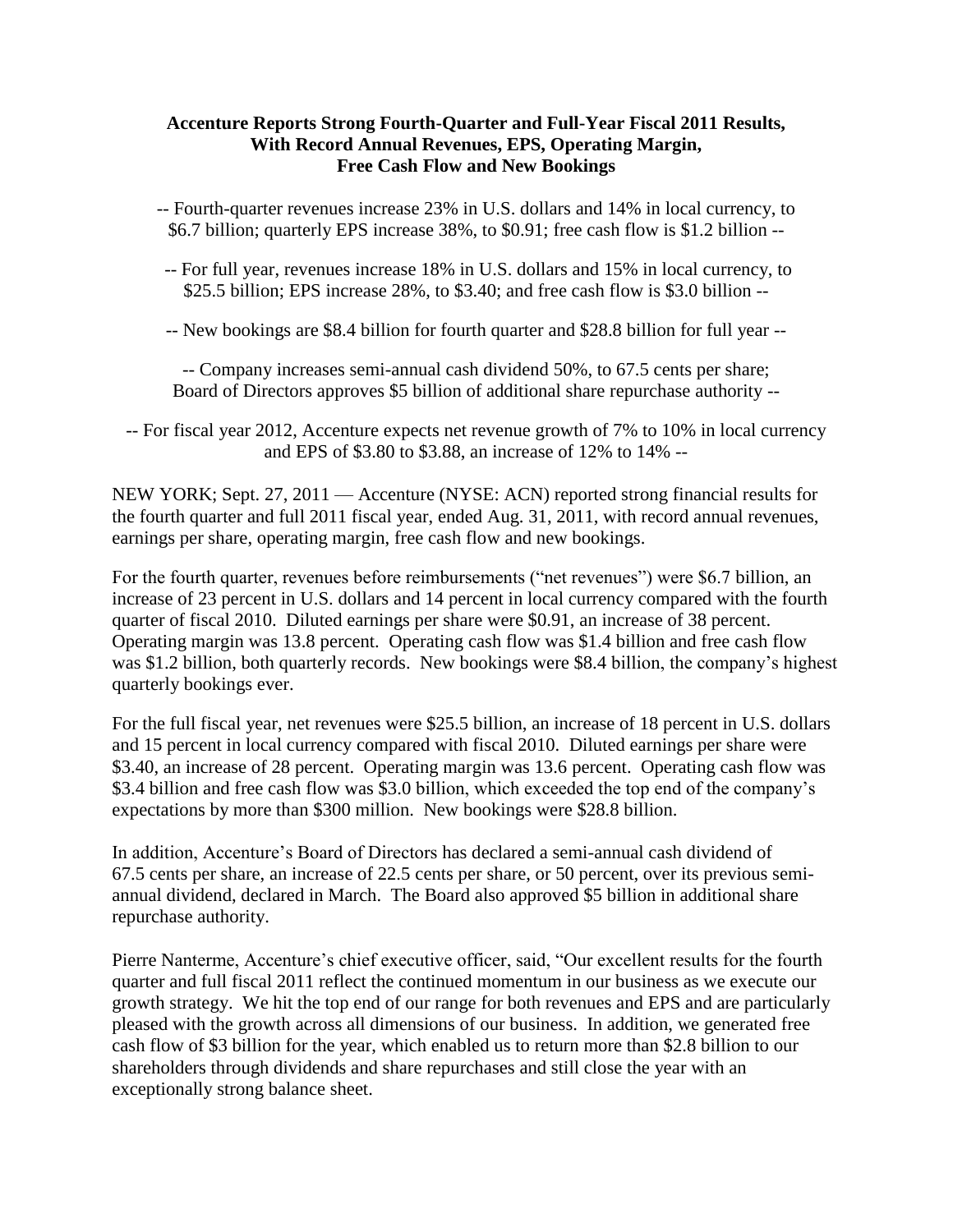―While we are closely monitoring the economic environment, we continue to see strong demand for our services — demonstrated by record bookings of \$8 billion in the fourth quarter and \$29 billion in the full year. We are investing in our core business, in strategic initiatives and in our key geographic growth markets. Our industry expertise and technology leadership remain key differentiators for us, and we continue to run our business with rigor and discipline — with a focus on driving profitable growth, increasing market share and delivering significant value to clients and shareholders."

# **Financial Review**

# **Fourth Quarter Fiscal 2011**

Net revenues for the fourth quarter of fiscal 2011 were \$6.7 billion, compared with \$5.4 billion for the fourth quarter of fiscal 2010, an increase of 23 percent in U.S. dollars and 14 percent in local currency. Net revenues for the fourth quarter of fiscal 2011 exceeded the company's guided range of \$6.4 billion to \$6.6 billion, which assumed a foreign-exchange impact of positive 8 percent. Adjusting for the actual foreign-exchange impact of positive 9 percent in the fourth quarter, the company's guided range for quarterly net revenues would have been \$6.45 billion to \$6.65 billion. Net revenues of \$6.7 billion for the quarter were just above this adjusted range.

- Consulting net revenues were \$3.9 billion, an increase of 25 percent in U.S. dollars and 16 percent in local currency compared with the fourth quarter of fiscal 2010.
- Outsourcing net revenues were \$2.8 billion, an increase of 21 percent in U.S. dollars and 13 percent in local currency compared with the fourth quarter of fiscal 2010.

Diluted EPS for the fourth quarter were \$0.91, compared with \$0.66 for the fourth quarter last year. The \$0.25 increase in EPS reflects:

- \$0.14 from higher revenue and operating results in local currency;
- \$0.06 from favorable foreign-exchange rates compared with the fourth quarter of fiscal 2010;
- \$0.02 from a lower effective tax rate;
- \$0.02 from a lower share count; and
- \$0.01 from higher non-operating income.

Operating income for the fourth quarter of fiscal 2011 was \$923 million, or 13.8 percent of net revenues, compared with \$714 million, or 13.2 percent of net revenues, for the fourth quarter of fiscal 2010, an expansion of 60 basis points.

Gross margin (gross profit as a percentage of net revenues) for the fourth quarter was 33.1 percent, compared with 34.0 percent for the fourth quarter of fiscal 2010. Selling, general and administrative (SG&A) expenses for the fourth quarter were \$1.29 billion, or approximately 19.4 percent of net revenues, compared with \$1.13 billion, or 20.9 percent of net revenues, for the fourth quarter of fiscal 2010.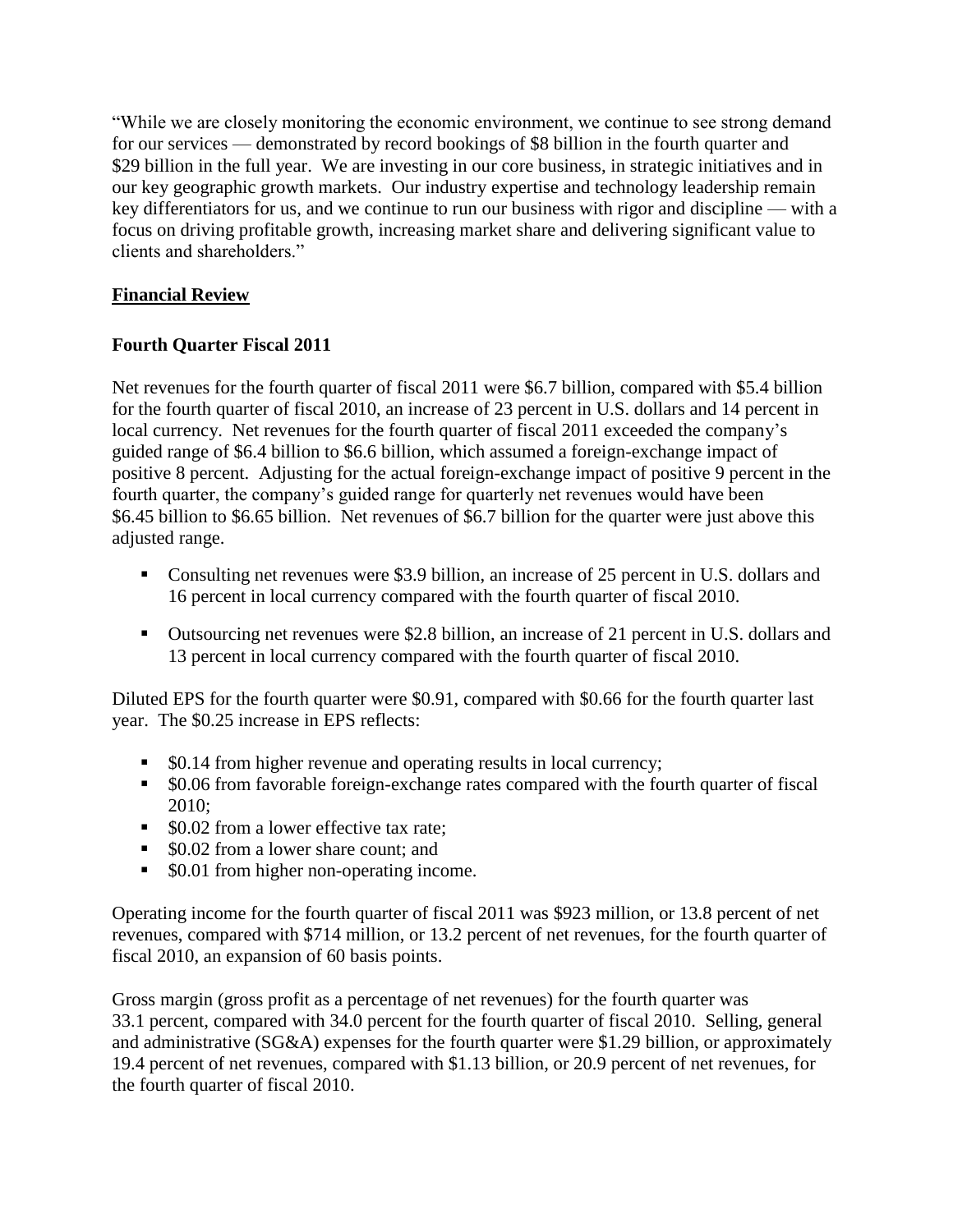The company's effective tax rate for the fourth quarter was 27.0 percent, compared with 28.8 percent for the fourth quarter of fiscal 2010. The lower rate in the fourth quarter of fiscal 2011 was primarily due to a number of factors that affect the geographic mix of income.

Net income for the fourth quarter was \$683 million, compared with \$510 million for the same period of fiscal 2010.

Operating cash flow for the fourth quarter was \$1.38 billion, and property and equipment additions were \$137 million. Free cash flow, defined as operating cash flow net of property and equipment additions, was \$1.24 billion. For the same period of fiscal 2010, operating cash flow was \$1.25 billion, property and equipment additions were \$102 million, and free cash flow was \$1.15 billion.

Days services outstanding, or DSOs, were 30 days at Aug. 31, 2011, compared with 30 days at Aug. 31, 2010.

Accenture's total cash balance at Aug. 31, 2011 was \$5.7 billion, compared with \$4.8 billion at Aug. 31, 2010.

Utilization for the fourth quarter of fiscal 2011 was 85 percent. Attrition for the fourth quarter was 14 percent, compared with 17 percent for the fourth quarter of fiscal 2010.

# *New Bookings*

New bookings for the fourth quarter were approximately \$8.4 billion. This reflects a positive 9 percent foreign-currency impact compared with the fourth quarter of fiscal 2010.

- Consulting new bookings were \$4.16 billion, or 49 percent of fourth-quarter bookings.
- Outsourcing new bookings were \$4.28 billion, or 51 percent of fourth-quarter bookings.

## *Net Revenues by Operating Group*

All of the company's operating groups achieved positive revenue growth in both local currency and U.S. dollars compared with the fourth quarter last year. Net revenues by operating group for the fourth quarter were as follows:

- Communications & High Tech<sup>\*</sup>: \$1.4 billion, compared with \$1.2 billion for the fourth quarter of fiscal 2010, an increase of 23 percent in U.S. dollars and 13 percent in local currency.
- Financial Services: \$1.4 billion, compared with \$1.1 billion for the fourth quarter of fiscal 2010, an increase of 23 percent in U.S. dollars and 13 percent in local currency.
- Health & Public Service: \$994 million, compared with \$856 million for the fourth quarter of fiscal 2010, an increase of 16 percent in U.S. dollars and 12 percent in local currency.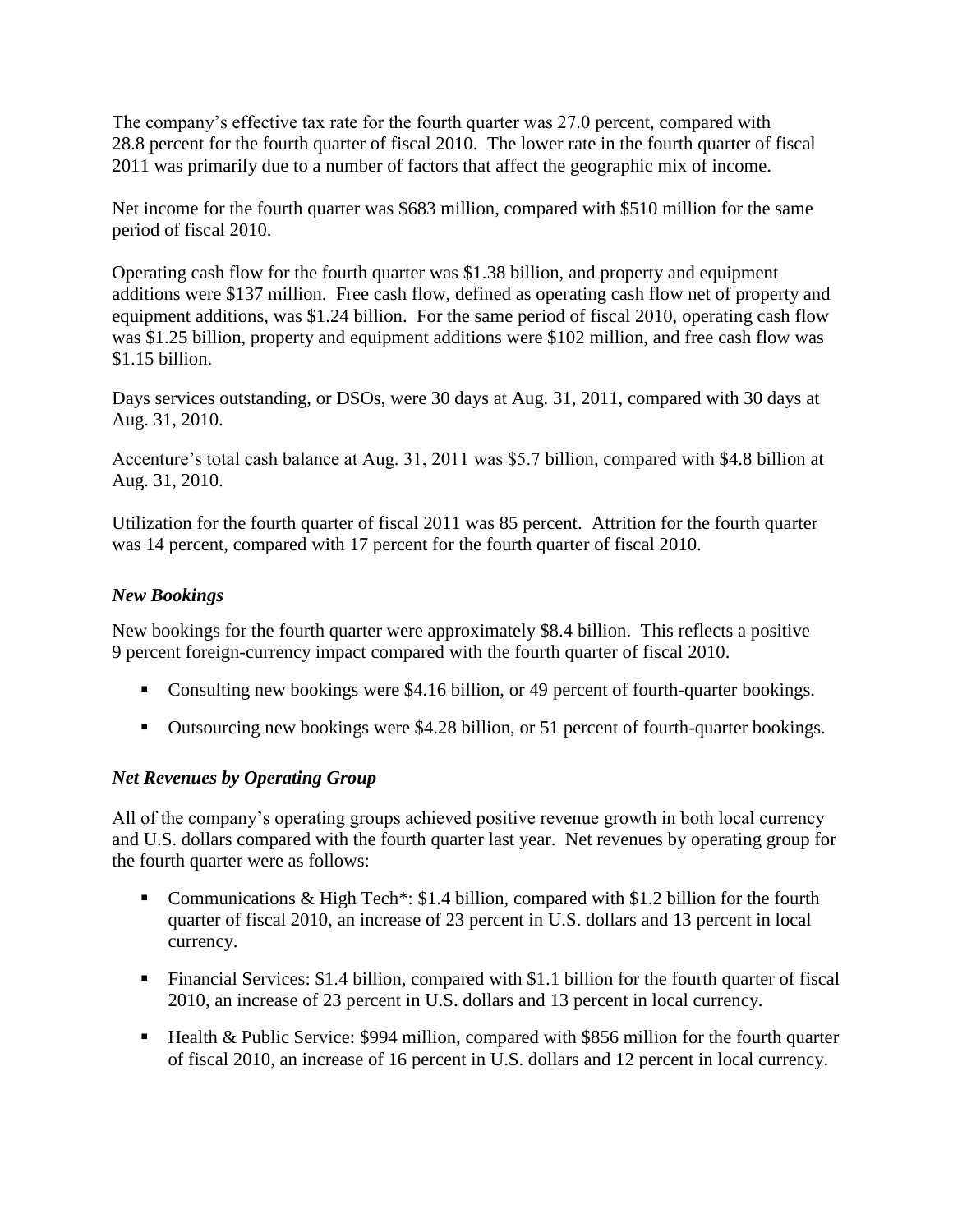- **Products: \$1.6 billion, compared with \$1.3 billion for the fourth quarter of fiscal 2010, an** increase of 25 percent in U.S. dollars and 16 percent in local currency.
- Resources: \$1.3 billion, compared with \$1.0 billion for the fourth quarter of fiscal 2010, an increase of 28 percent in U.S. dollars and 18 percent in local currency.

\* On Sept. 1, 2011, Accenture changed the name of its Communications & High Tech operating group to Communications, Media & Technology. The three industries that make up the operating group — Communications, Electronics & High Tech, and Media & Entertainment — remain the same.

## *Net Revenues by Geographic Region*

Net revenues by geographic region for the fourth quarter were as follows:

- Americas: \$3.0 billion, compared with \$2.5 billion for the fourth quarter of fiscal 2010, an increase of 21 percent in U.S. dollars and 18 percent in local currency.
- Europe, Middle East and Africa (EMEA): \$2.7 billion, compared with \$2.2 billion for the fourth quarter of fiscal 2010, an increase of 22 percent in U.S. dollars and 8 percent in local currency.
- Asia Pacific: \$957 million, compared with \$688 million for the fourth quarter of fiscal 2010, an increase of 39 percent in U.S. dollars and 23 percent in local currency.

## **Full Year Fiscal 2011**

Net revenues for the full 2011 fiscal year were \$25.5 billion, compared with \$21.6 billion for fiscal 2010, an increase of 18 percent in U.S. dollars and 15 percent in local currency. Net revenues for fiscal 2011 reflect a foreign-exchange impact of positive 3 percent compared with fiscal 2010.

- Consulting net revenues were \$14.9 billion, an increase of 21 percent in U.S. dollars and 17 percent in local currency compared with fiscal 2010.
- Outsourcing net revenues were \$10.6 billion, an increase of 15 percent in U.S. dollars and 13 percent in local currency compared with fiscal 2010.

Diluted EPS for the full fiscal year were \$3.40, compared with \$2.66 for fiscal 2010, an increase of 28 percent. The \$0.74 increase in EPS reflects:

- \$0.42 from higher revenue and operating results in local currency;
- \$0.11 from a lower share count:
- \$0.09 from a lower effective tax rate;
- \$0.08 from favorable foreign-exchange rates compared with fiscal 2010; and
- $\bullet$  \$0.04 from higher non-operating income.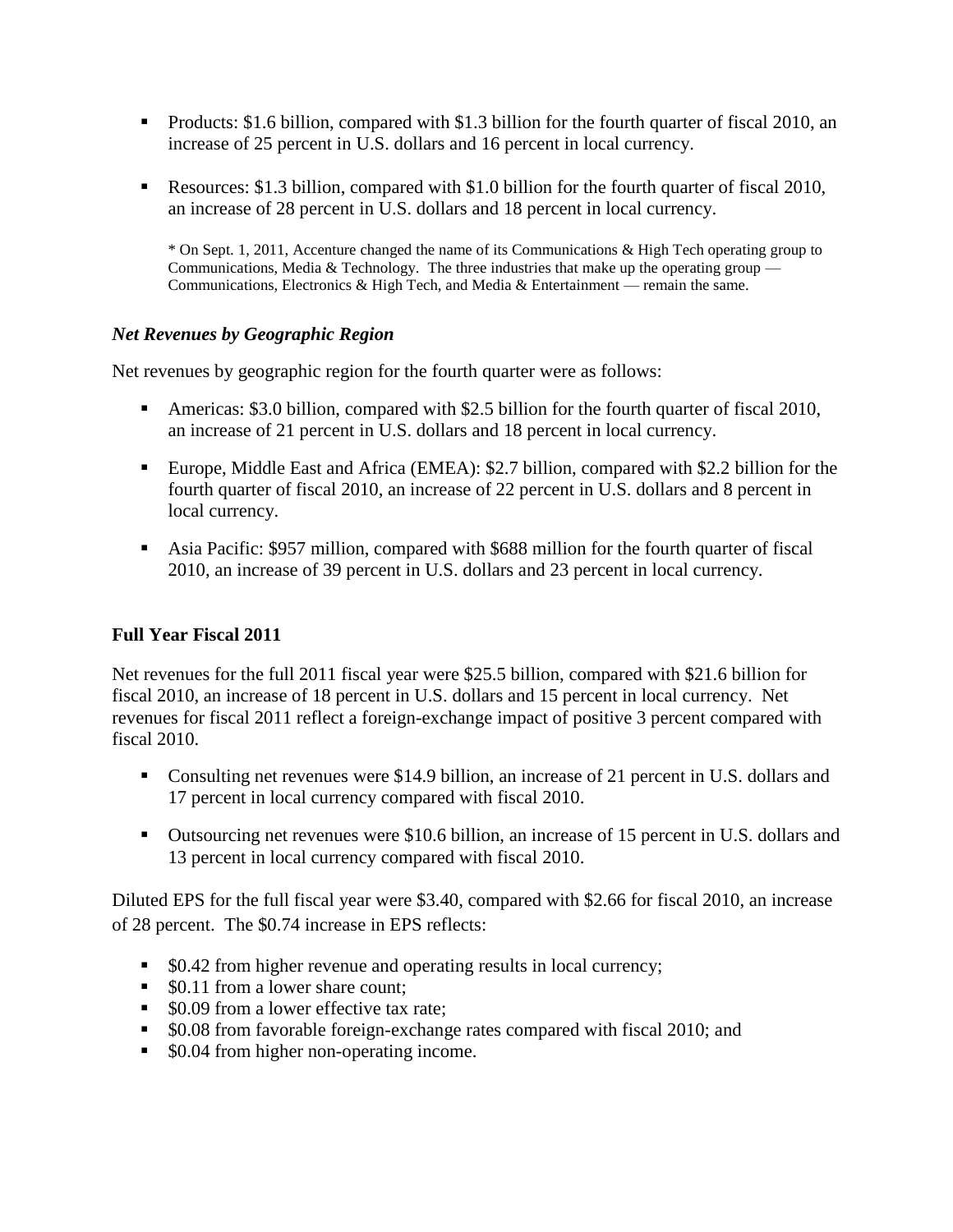Operating income for the full fiscal year was \$3.47 billion, or 13.6 percent of net revenues, compared with \$2.91 billion, or 13.5 percent of net revenues, for fiscal 2010, an expansion of 10 basis points.

Gross margin (gross profit as a percentage of net revenues) for fiscal 2011 was 32.9 percent, compared with 33.6 percent for fiscal 2010. Selling, general and administrative (SG&A) expenses for the full fiscal year were \$4.91 billion, or approximately 19.2 percent of net revenues, compared with \$4.33 billion, or approximately 20.0 percent of net revenues, for fiscal 2010.

Accenture's annual effective tax rate for the full fiscal year was 27.3 percent, compared with 29.3 percent for fiscal 2010, in line with the company's guided range of 27 percent to 28 percent.

Net income for the full fiscal year was \$2.55 billion, compared with \$2.06 billion for fiscal 2010.

For the year ended Aug. 31, 2011, operating cash flow was \$3.44 billion and property and equipment additions were \$404 million. Free cash flow, defined as operating cash flow net of property and equipment additions, was \$3.04 billion, exceeding the company's previously guided range of \$2.5 billion to \$2.7 billion. For the prior fiscal year, ended Aug. 31, 2010, operating cash flow was \$3.09 billion, property and equipment additions were \$238 million, and free cash flow was \$2.85 billion.

Utilization for the full fiscal year 2011 was 86 percent. Attrition for the full year was 14 percent, compared with 15 percent for fiscal 2010.

# *New Bookings*

New bookings for the full fiscal year were \$28.8 billion, an increase of 15 percent in U.S. dollars and 12 percent in local currency over fiscal 2010. New bookings for fiscal 2011 reflect a positive 3 percent foreign-currency impact compared with fiscal 2010.

- Consulting new bookings were \$15.4 billion, an increase of 13 percent in U.S. dollars and 10 percent in local currency over fiscal 2010. Consulting represented 53 percent of new bookings in fiscal 2011.
- Outsourcing new bookings were \$13.4 billion, an increase of 18 percent in U.S. dollars and 14 percent in local currency compared with fiscal 2010. Outsourcing represented 47 percent of new bookings in fiscal 2011.

# *Net Revenues by Operating Group*

All of Accenture's operating groups grew revenues in both local currency and U.S. dollars in fiscal 2011 compared with fiscal 2010. Net revenues by operating group for the full fiscal year were as follows:

■ Communications & High Tech: \$5.4 billion, compared with \$4.6 billion for fiscal 2010, an increase of 18 percent in U.S. dollars and 14 percent in local currency.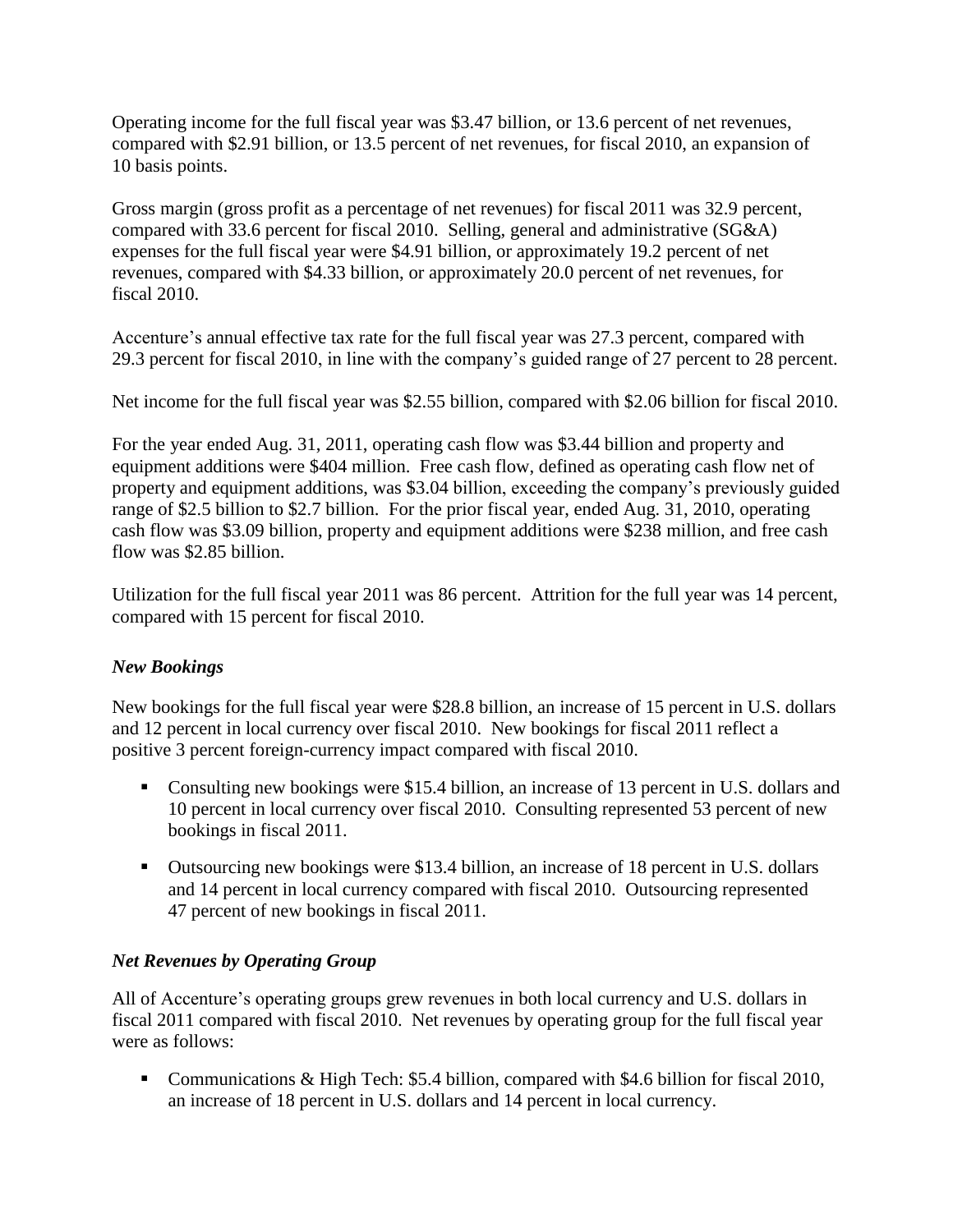- Financial Services: \$5.4 billion, compared with \$4.4 billion for fiscal 2010, an increase of 21 percent in U.S. dollars and 18 percent in local currency.
- Health & Public Service: \$3.9 billion, compared with \$3.6 billion for fiscal 2010, an increase of 8 percent in U.S. dollars and 7 percent in local currency.
- Products: \$5.9 billion, compared with \$5.0 billion for fiscal 2010, an increase of 19 percent in U.S. dollars and 16 percent in local currency.
- Resources: \$4.9 billion, compared with \$3.9 billion for fiscal 2010, an increase of 25 percent in U.S. dollars and 21 percent in local currency.

# *Net Revenues by Geographic Region*

Net revenues by geographic region for the full fiscal year were as follows:

- Americas: \$11.3 billion, compared with \$9.5 billion for fiscal 2010, an increase of 19 percent in U.S. dollars and 17 percent in local currency.
- Europe, Middle East and Africa (EMEA): \$10.9 billion, compared with \$9.6 billion for fiscal 2010, an increase of 13 percent in U.S. dollars and 11 percent in local currency.
- Asia Pacific: \$3.4 billion, compared with \$2.5 billion for fiscal 2010, an increase of 35 percent in U.S. dollars and 23 percent in local currency.

# **Dividend**

Accenture plc has declared a semi-annual cash dividend of 67.5 cents per share on Accenture plc Class A ordinary shares for shareholders of record at the close of business on Oct. 14, 2011, and Accenture SCA will declare a semi-annual cash dividend of 67.5 cents per share on Accenture SCA Class I common shares for shareholders of record at the close of business on Oct. 11, 2011. Both dividends are payable on Nov. 15. This represents an increase of 22.5 cents per share, or 50 percent, over the company's previous semi-annual dividend, declared in March.

# **Share Repurchase Activity**

During the fourth quarter of fiscal 2011, Accenture repurchased or redeemed 13.1 million shares for a total of \$731 million, including \$621 million for 11.3 million shares repurchased on the open market. During the full fiscal year 2011, Accenture repurchased or redeemed 42.8 million shares for a total of \$2.17 billion, including \$1.31 billion for 24.3 million shares repurchased in the open market. The Accenture Board of Directors has approved \$5 billion in additional share repurchase authority, bringing Accenture's total outstanding authority to approximately \$6 billion.

At Aug. 31, 2011, Accenture had approximately 704 million total shares outstanding, including 641 million Accenture plc Class A ordinary shares and minority holdings of 63 million shares (Accenture SCA Class I common shares and Accenture Canada Holdings Inc. exchangeable shares).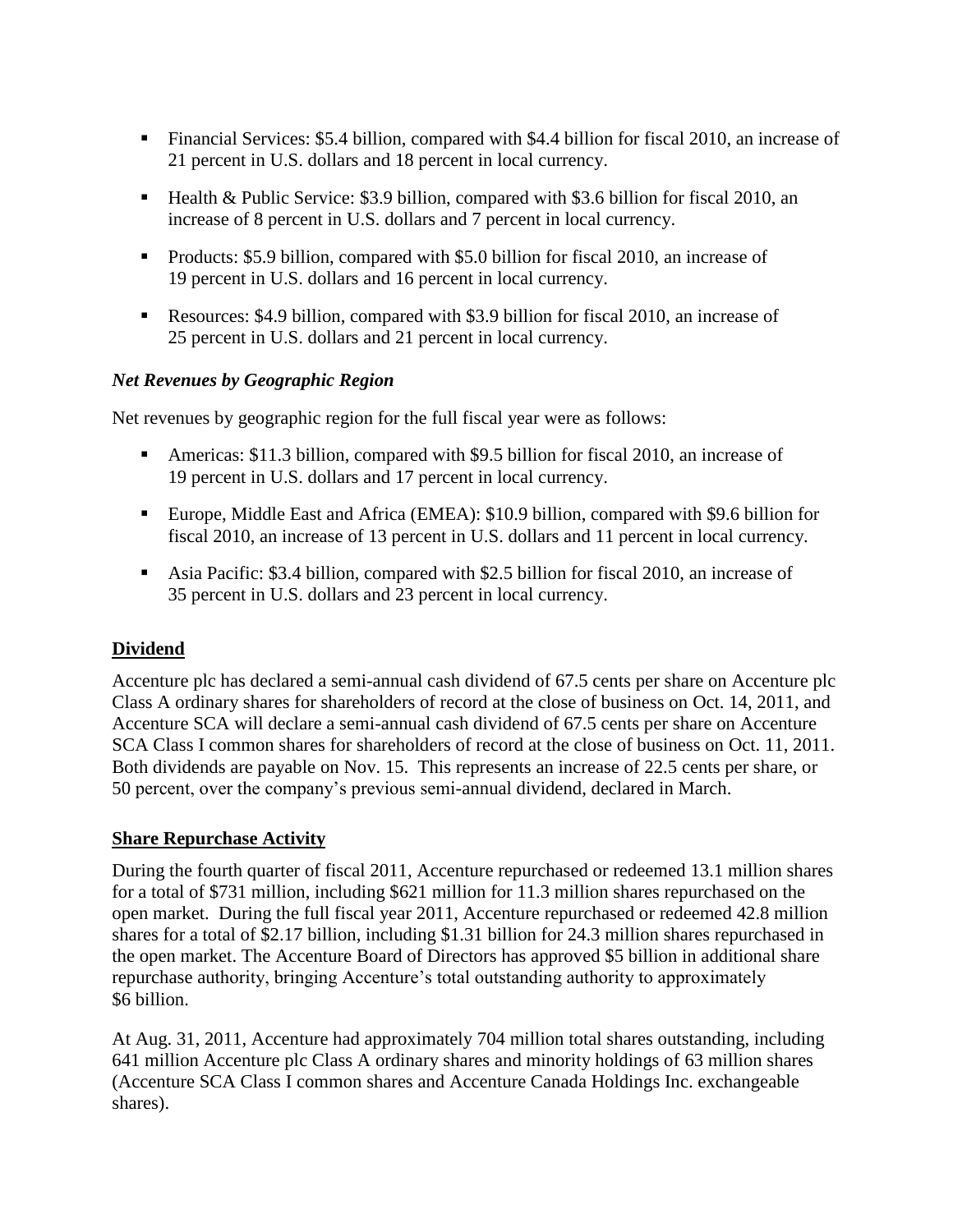### **Business Outlook**

### *First Quarter Fiscal 2012*

Accenture expects net revenues for the first quarter of fiscal 2012 to be in the range of \$6.8 billion to \$7.0 billion, which assumes a foreign-exchange impact of positive 3 percent compared with the first quarter of fiscal 2011.

### *Fiscal Year 2012*

Accenture's business outlook for the full 2012 fiscal year assumes a foreign-exchange impact of zero percent compared with fiscal 2011.

For fiscal 2012, the company expects net revenue growth to be in the range of 7 percent to 10 percent in local currency. The company expects diluted EPS growth to be in the range of 12 percent to 14 percent, or \$3.80 to \$3.88. These ranges for revenue and EPS growth are consistent with the preliminary business outlook the company provided at its Investor & Analyst Conference in April.

Accenture expects operating margin for the full fiscal year to be in the range of 13.7 percent to 13.9 percent, an expansion of 10 to 30 basis points.

The company expects operating cash flow to be \$3.6 billion to \$3.9 billion; property and equipment additions to be \$490 million; and free cash flow to be in the range of \$3.1 billion to \$3.4 billion. The annual effective tax rate is expected to be in the range of 27 percent to 28 percent.

Accenture is targeting new bookings for fiscal 2012 in the range of \$28 billion to \$31 billion.

## **Conference Call and Webcast Details**

Accenture will host a conference call at 4:30 p.m. EDT today to discuss its fourth-quarter and full-year fiscal 2011 financial results. To participate, please dial  $+1$  (800) 230-1092 [ $+1$  (612) 288-0340 outside the United States, Puerto Rico and Canada] approximately 15 minutes before the scheduled start of the call. The conference call will also be accessible live on the Investor Relations section of the Accenture Web site at [www.accenture.com.](http://www.accenture.com/)

A replay of the conference call will be available online at www.accenture.com beginning at 7:00 p.m. EDT today, Tuesday, Sept. 27, and continuing until Wednesday, Dec. 14, 2011. A podcast of the conference call will be available online at www.accenture.com beginning approximately 24 hours after the call and continuing until Wednesday, Dec. 14. The replay will also be available via telephone by dialing  $+1$  (800) 475-6701 [ $+1$  (320) 365-3844 outside the United States, Puerto Rico and Canada] and entering access code 214430 from 7:00 p.m. EDT today, Tuesday, Sept. 27, through Wednesday, Dec. 14.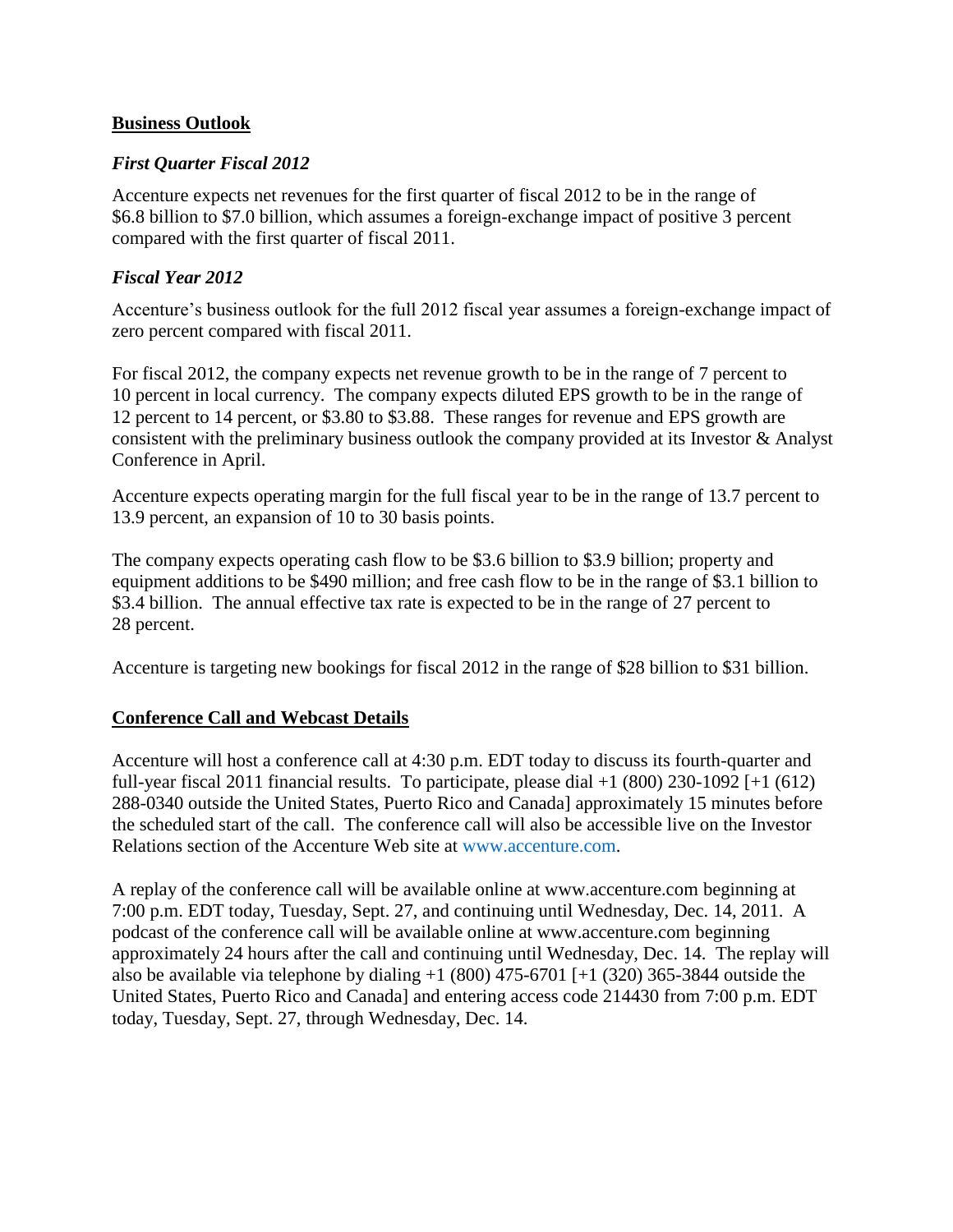### **About Accenture**

Accenture is a global management consulting, technology services and outsourcing company, with approximately 236,000 people serving clients in more than 120 countries. Combining unparalleled experience, comprehensive capabilities across all industries and business functions, and extensive research on the world's most successful companies, Accenture collaborates with clients to help them become high-performance businesses and governments. The company generated net revenues of US\$25.5 billion for the fiscal year ended Aug. 31, 2011. Its home page is [www.accenture.com.](http://www.accenture.com/home.asp)

### **Non-GAAP Financial Information**

This press release includes certain non-GAAP financial information as defined by Securities and Exchange Commission Regulation G. Pursuant to the requirements of this regulation, reconciliations of this non-GAAP financial information to Accenture's financial statements as prepared under generally accepted accounting principles (GAAP) are included in this press release. Financial results "in local currency" are calculated by restating currentperiod activity into U.S. dollars using the comparable prior-year period's foreign-currency exchange rates. Accenture's management believes providing investors with this information gives additional insights into Accenture's results of operations. While Accenture's management believes that the non-GAAP financial measures herein are useful in evaluating Accenture's operations, this information should be considered as supplemental in nature and not as a substitute for the related financial information prepared in accordance with GAAP.

### **Forward-Looking Statements**

Except for the historical information and discussions contained herein, statements in this news release may constitute forward-looking statements within the meaning of the Private Securities Litigation Reform Act of 1995. These statements involve a number of risks, uncertainties and other factors that could cause actual results to differ materially from those expressed or implied. These include, without limitation, risks that: the company's results of operations could be adversely affected by volatile, negative or uncertain economic or geopolitical conditions and the effects of these conditions on the company's clients' businesses and levels of business activity; if the company is unable to keep its supply of skills and resources in balance with client demand around the world, the company's business, the utilization rate of the company's professionals and the company's results of operations may be materially adversely affected; the company's results of operations and ability to grow could be materially negatively affected if the company cannot adapt and expand its services and solutions in response to changes in technology and client demand; the consulting and outsourcing markets are highly competitive and the company might not be able to compete effectively; work with government clients exposes the company to additional risks inherent in the government contracting environment, including risks related to governmental budget and debt constraints; clients may not be satisfied with the company's services; results of operations could be materially adversely affected if clients terminate their contracts with the company; outsourcing services subject the company to additional risks; results of operations could materially suffer if the company is not able to obtain favorable pricing; the company's business could be materially adversely affected if it incurs legal liability in connection with providing its services and solutions; if the company's pricing estimates do not accurately anticipate the cost and complexity of performing work, then the company's contracts could be unprofitable; many of the company's contracts include performance payments that link some of the company's fees to the attainment of performance or business targets and this could increase the variability of the company's revenues and margins; the company's ability to attract and retain business may depend on its reputation in the marketplace; the company's alliance relationships may not be successful or may change, which could adversely affect the company's results of operations; the company's Global Delivery Network is increasingly concentrated in India and the Philippines, which may expose it to operational risks; as a result of the company's geographically diverse operations and its growth strategy to continue geographic expansion, the company is more susceptible to certain risks; the company's results of operations could be materially adversely affected by unfavorable fluctuations in foreign currency exchange rates; the company could have liability or the company's reputation could be damaged if the company fails to protect client data and company data or information systems as obligated by law or contract or if the company's information systems are breached; the company could be subject to liabilities or damage to its relationships with clients if subcontractors or the third parties with whom the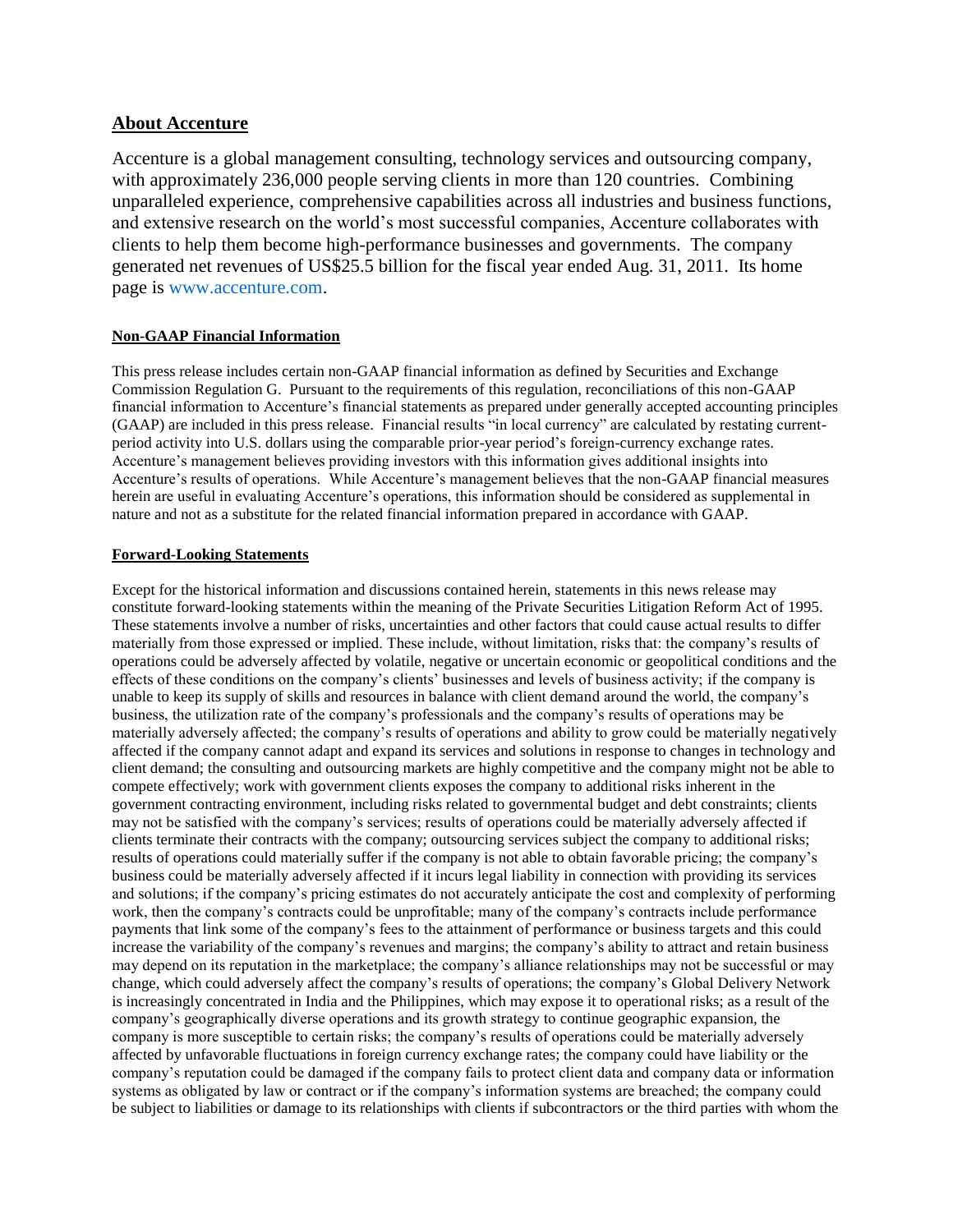company partners cannot meet their commitments on time or at all; the company's services or solutions could infringe upon the intellectual property rights of others or the company might lose its ability to utilize the intellectual property of others; the company has only a limited ability to protect its intellectual property rights, which are important to the company's success; changes in the company's level of taxes, and audits, investigations and tax proceedings, could have a material adverse effect on the company's results of operations and financial condition; the company's profitability could suffer if its cost-management strategies are unsuccessful; if the company is unable to collect its receivables or unbilled services, the company's results of operations, financial condition and cash flows could be adversely affected; the company may be subject to criticism, negative publicity and legislative or regulatory action related to its incorporation in Ireland; if the company is unable to manage the organizational challenges associated with its size, the company might be unable to achieve its business objectives; the company may not be successful at identifying, acquiring or integrating other businesses; consolidation in the industries the company serves could adversely affect its business; the company's share price could fluctuate and be difficult to predict; as well as the risks, uncertainties and other factors discussed under the "Risk Factors" heading in Accenture plc's most recent annual report on Form 10-K and other documents filed with or furnished to the Securities and Exchange Commission. Statements in this news release speak only as of the date they were made, and Accenture undertakes no duty to update any forward-looking statements made in this news release or to conform such statements to actual results or changes in Accenture's expectations.

###

Contact:

Roxanne Taylor Accenture  $+1$  (917) 452-5106 [roxanne.taylor@accenture.com](javascript:popWindow()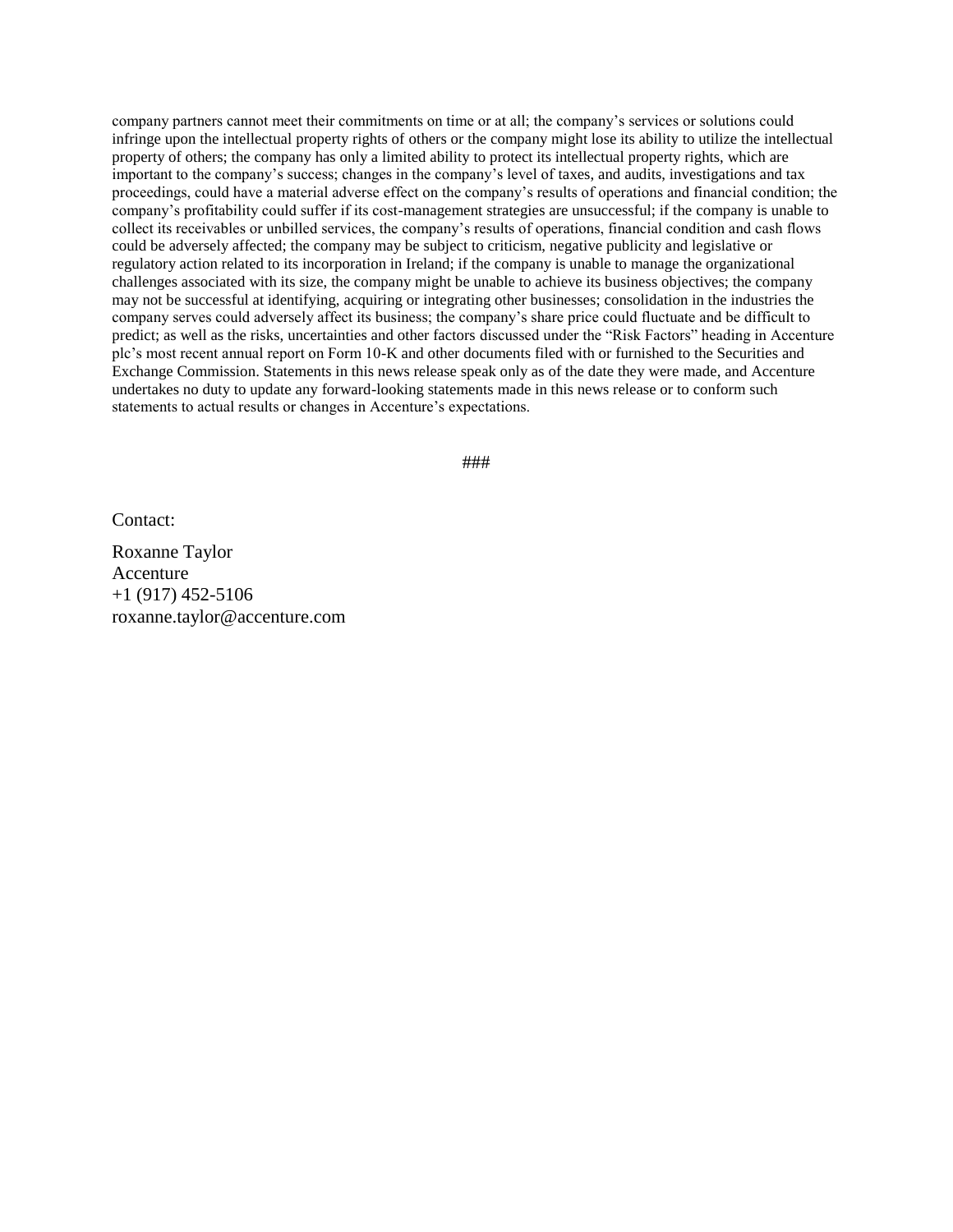#### **CONSOLIDATED INCOME STATEMENTS**

#### **(In thousands of U.S. dollars, except share and per share amounts) (Unaudited)**

|                                                                                                                | Three Months Ended August 31, |                      |                         | Year Ended August 31, |                 |                      |                 |                      |
|----------------------------------------------------------------------------------------------------------------|-------------------------------|----------------------|-------------------------|-----------------------|-----------------|----------------------|-----------------|----------------------|
|                                                                                                                | 2011                          | % of Net<br>Revenues | 2010                    | % of Net<br>Revenues  | 2011            | % of Net<br>Revenues | 2010            | % of Net<br>Revenues |
| <b>REVENUES:</b>                                                                                               |                               |                      |                         |                       |                 |                      |                 |                      |
| Revenues before reimbursements ("Net revenues")                                                                | \$6,687,650                   | 100%                 | \$5,420,581             | 100%                  | \$25,507,036    | 100%                 | \$21,550,568    | 100%                 |
| Reimbursements                                                                                                 | 486,423                       |                      | 412,492                 |                       | 1,845,878       |                      | 1,543,510       |                      |
| Revenues                                                                                                       | 7.174.073                     |                      | 5,833,073               |                       | 27.352.914      |                      | 23,094,078      |                      |
| <b>OPERATING EXPENSES:</b>                                                                                     |                               |                      |                         |                       |                 |                      |                 |                      |
| Cost of services:                                                                                              |                               |                      |                         |                       |                 |                      |                 |                      |
| Cost of services before reimbursable expenses                                                                  | 4,472,263                     | 66.9%                | 3,575,769               | 66.0%                 | 17,120,317      | 67.1%                | 14,299,821      | 66.4%                |
| Reimbursable expenses                                                                                          | 486,423                       |                      | 412,492                 |                       | 1,845,878       |                      | 1,543,510       |                      |
| Cost of services                                                                                               | 4,958,686                     |                      | 3,988,261               |                       | 18,966,195      |                      | 15,843,331      |                      |
| Sales and marketing                                                                                            | 820,841                       | 12.3%                | 698,325                 | 12.9%                 | 3,094,465       | 12.1%                | 2,658,058       | 12.3%                |
| General and administrative costs                                                                               | 471,610                       | 7.1%                 | 432,793                 | 8.0%                  | 1,820,277       | 7.1%                 | 1,668,306       | 7.7%                 |
| Reorganization costs, net                                                                                      | 407                           |                      | 60                      |                       | 1,520           |                      | 9,538           |                      |
| Total operating expenses                                                                                       | 6,251,544                     |                      | 5,119,439               |                       | 23,882,457      |                      | 20,179,233      |                      |
| <b>OPERATING INCOME</b>                                                                                        | 922,529                       | 13.8%                | 713,634                 | 13.2%                 | 3,470,457       | 13.6%                | 2,914,845       | 13.5%                |
| (Loss) gain on investments, net                                                                                | (145)                         |                      | (35)                    |                       | (1,086)         |                      | (6)             |                      |
| Interest income                                                                                                | 11,936                        |                      | 8,556                   |                       | 41,083          |                      | 29,931          |                      |
| Interest expense                                                                                               | (3,930)                       |                      | (3,616)                 |                       | (15,000)        |                      | (14, 677)       |                      |
| Other income (expense), net                                                                                    | 5,008                         |                      | (1,945)                 |                       | 16,568          |                      | (15, 724)       |                      |
| <b>INCOME BEFORE INCOME TAXES</b>                                                                              | 935,398                       | 14.0%                | 716,594                 | 13.2%                 | 3,512,022       | 13.8%                | 2,914,369       | 13.5%                |
| Provision for income taxes                                                                                     | 252,533                       |                      | 206,331                 |                       | 958,782         |                      | 853,910         |                      |
| <b>NET INCOME</b>                                                                                              | 682,865                       | 10.2%                | 510,263                 | 9.4%                  | 2,553,240       | 10.0%                | 2,060,459       | 9.6%                 |
| Net income attributable to noncontrolling interests                                                            |                               |                      |                         |                       |                 |                      |                 |                      |
| in Accenture SCA and Accenture Canada Holdings Inc.                                                            | (60, 299)                     |                      | (58, 286)               |                       | (243, 575)      |                      | (257, 636)      |                      |
| Net income attributable to noncontrolling interests $-$ other $(1)$                                            | (10, 633)                     |                      | (6, 495)                |                       | (31,988)        |                      | (22, 167)       |                      |
| NET INCOME ATTRIBUTABLE TO ACCENTURE PLC                                                                       | \$<br>611,933                 | 9.2%                 | \$<br>445,482           | 8.2%                  | \$2,277,677     | 8.9%                 | 1,780,656<br>\$ | 8.3%                 |
| <b>CALCULATION OF EARNINGS PER SHARE:</b>                                                                      |                               |                      |                         |                       |                 |                      |                 |                      |
| Net income attributable to Accenture plc                                                                       | 611,933<br>\$                 |                      | $\mathbb{S}$<br>445,482 |                       | \$<br>2,277,677 |                      | \$1,780,656     |                      |
| Net income attributable to noncontrolling interests<br>in Accenture SCA and Accenture Canada Holdings Inc. (2) | 60,299                        |                      | 58,286                  |                       | 243,575         |                      | 257,636         |                      |
| Net income for diluted earnings per share calculation                                                          | $\mathbb{S}$<br>672,232       |                      | \$<br>503,768           |                       | \$<br>2,521,252 |                      | \$2,038,292     |                      |
| <b>EARNINGS PER SHARE:</b>                                                                                     |                               |                      |                         |                       |                 |                      |                 |                      |
| - Basic                                                                                                        | \$<br>0.95                    |                      | \$<br>0.70              |                       | \$<br>3.53      |                      | \$<br>2.79      |                      |
|                                                                                                                |                               |                      |                         |                       |                 |                      |                 |                      |
| - Diluted $(3)$                                                                                                | \$<br>0.91                    |                      | \$<br>0.66              |                       | \$<br>3.40      |                      | \$<br>2.66      |                      |
| <b>WEIGHTED AVERAGE SHARES:</b>                                                                                |                               |                      |                         |                       |                 |                      |                 |                      |
| - Basic                                                                                                        | 647,428,247                   |                      | 637,092,938             |                       | 645, 631, 170   |                      | 637,170,234     |                      |
| - Diluted (3)                                                                                                  | 738,340,289                   |                      | 758,708,473             |                       | 742,184,540     |                      | 766,578,978     |                      |
| Cash dividends per share                                                                                       | \$                            |                      | \$                      |                       | \$<br>0.90      |                      | \$<br>1.125     |                      |

(1) Comprised primarily of noncontrolling interest attributable to the noncontrolling shareholders of Avanade, Inc.

 $\overline{a}$ 

(2) Diluted earnings per share assumes the redemption of all Accenture SCA Class I common shares owned by holders of noncontrolling interests and the exchange of all Accenture Canada Cash dividends per share<br>
(1) Comprised primarily of noncontrolling interest attributable to the noncontrolling shareholders of A<br>
(2) Diluted earnings per share assumes the redemption of all Accenture SCA Class I common s (1) Comprised primarily of noncontrolling interest attributable to the noncontrolling (2) Diluted earnings per share assumes the redemption of all Accenture SCA Class I condidings Inc. exchangeable shares for Accenture plc

(3) Diluted weighted average Accenture plc Class A ordinary shares and earnings per share amounts in fiscal 2010 have been restated to reflect additional restricted share units issued to holders of restricted share units i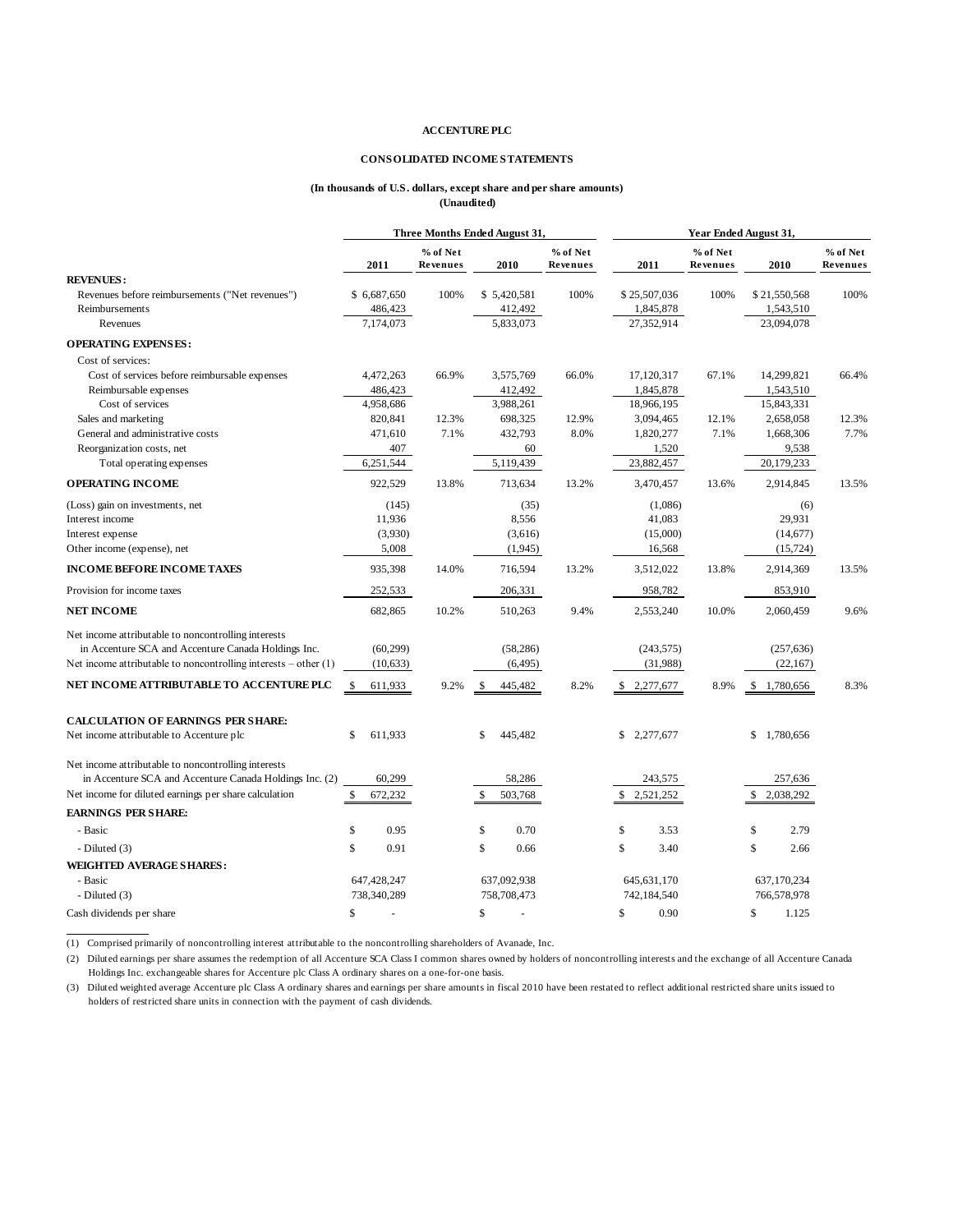#### **SUMMARY OF REVENUES**

#### **(In thousands of U.S. dollars) (Unaudited)**

|                                |                               |           |              |                 |         | Percent         |
|--------------------------------|-------------------------------|-----------|--------------|-----------------|---------|-----------------|
|                                |                               |           |              |                 | Percent | <b>Increase</b> |
|                                | Three Months Ended August 31, |           |              | <b>Increase</b> | Local   |                 |
|                                | 2011                          |           |              | 2010            | U.S.S   | <b>Currency</b> |
| <b>OPERATING GROUPS</b>        |                               |           |              |                 |         |                 |
| Communications & High Tech (1) | \$                            | 1,431,911 | $\mathbb{S}$ | 1,164,475       | 23%     | 13%             |
| <b>Financial Services</b>      |                               | 1,372,310 |              | 1,115,259       | 23      | 13              |
| Health & Public Service        |                               | 993,657   |              | 856,109         | 16      | 12              |
| Products                       |                               | 1,586,462 |              | 1,267,809       | 25      | 16              |
| Resources                      |                               | 1,298,799 |              | 1,013,513       | 28      | 18              |
| Other                          |                               | 4,511     |              | 3,416           | n/m     | n/m             |
| <b>TOTAL Net Revenues</b>      |                               | 6,687,650 |              | 5,420,581       | 23%     | 14%             |
| Reimbursements                 |                               | 486,423   |              | 412,492         | 18      |                 |
| <b>TOTAL REVENUES</b>          | $\mathbb{S}$                  | 7,174,073 | $\mathbb{S}$ | 5,833,073       | 23%     |                 |
| <b>GEOGRAPHY</b>               |                               |           |              |                 |         |                 |
| Americas                       | \$                            | 3,041,001 | \$           | 2,519,671       | 21%     | 18%             |
| <b>EMEA</b>                    |                               | 2,689,793 |              | 2,213,375       | 22      | 8               |
| Asia Pacific                   |                               | 956,856   |              | 687,535         | 39      | 23              |
| <b>TOTAL Net Revenues</b>      |                               | 6,687,650 | \$           | 5,420,581       | 23%     | 14%             |
| <b>TYPE OF WORK</b>            |                               |           |              |                 |         |                 |
| Consulting                     | \$                            | 3,881,006 | \$           | 3,094,287       | 25%     | 16%             |
| Outsourcing                    |                               | 2,806,644 |              | 2,326,294       | 21      | 13              |
| <b>TOTAL Net Revenues</b>      | \$                            | 6,687,650 | \$           | 5,420,581       | 23%     | 14%             |

|                                |    |                       |              |            |                 | Percent         |
|--------------------------------|----|-----------------------|--------------|------------|-----------------|-----------------|
|                                |    |                       |              |            | Percent         | <b>Increase</b> |
|                                |    | Year Ended August 31, |              |            | <b>Increase</b> | Local           |
| <b>OPERATING GROUPS</b>        |    | 2011                  | 2010         |            | U.S.S           | <b>Currency</b> |
| Communications & High Tech (1) | \$ | 5,434,024             | \$           | 4,612,290  | 18%             | 14%             |
| <b>Financial Services</b>      |    | 5,380,674             |              | 4,446,038  | 21              | 18              |
| Health & Public Service        |    | 3,861,146             |              | 3,580,802  | 8               | 7               |
| Products                       |    | 5,931,333             |              | 4,985,347  | 19              | 16              |
| Resources                      |    | 4,882,248             |              | 3,911,041  | 25              | 21              |
| Other                          |    | 17,611                |              | 15,050     | n/m             | n/m             |
| <b>TOTAL Net Revenues</b>      |    | 25,507,036            |              | 21,550,568 | 18%             | 15%             |
| Reimbursements                 |    | 1,845,878             |              | 1,543,510  | 20              |                 |
| <b>TOTAL REVENUES</b>          |    | 27,352,914            | \$           | 23,094,078 | 18%             |                 |
| <b>GEOGRAPHY</b>               |    |                       |              |            |                 |                 |
| Americas                       | \$ | 11,270,668            | $\mathbb{S}$ | 9,465,357  | 19%             | 17%             |
| <b>EMEA</b>                    |    | 10,853,684            |              | 9,583,268  | 13              | 11              |
| Asia Pacific                   |    | 3,382,684             |              | 2,501,943  | 35              | 23              |
| <b>TOTAL Net Revenues</b>      | S. | 25,507,036            | \$           | 21,550,568 | 18%             | 15%             |
| <b>TYPE OF WORK</b>            |    |                       |              |            |                 |                 |
| Consulting                     | \$ | 14,924,187            | \$           | 12,371,268 | 21%             | 17%             |
| Outsourcing                    |    | 10,582,849            |              | 9,179,300  | 15              | 13              |
| <b>TOTAL Net Revenues</b>      | \$ | 25,507,036            | \$           | 21,550,568 | 18%             | 15%             |

n/m = not meaningful

 $\overline{a}$ 

(1) On Sept. 1, 2011, Accenture changed the name of its Communications & High Tech operating group to Communications, Media & Technology. The three industries that make up the operating group — Communications & High Tech operating group to Communications, Media & Technology.<br>The three industries that make up the operating group — Communications, Electronics same.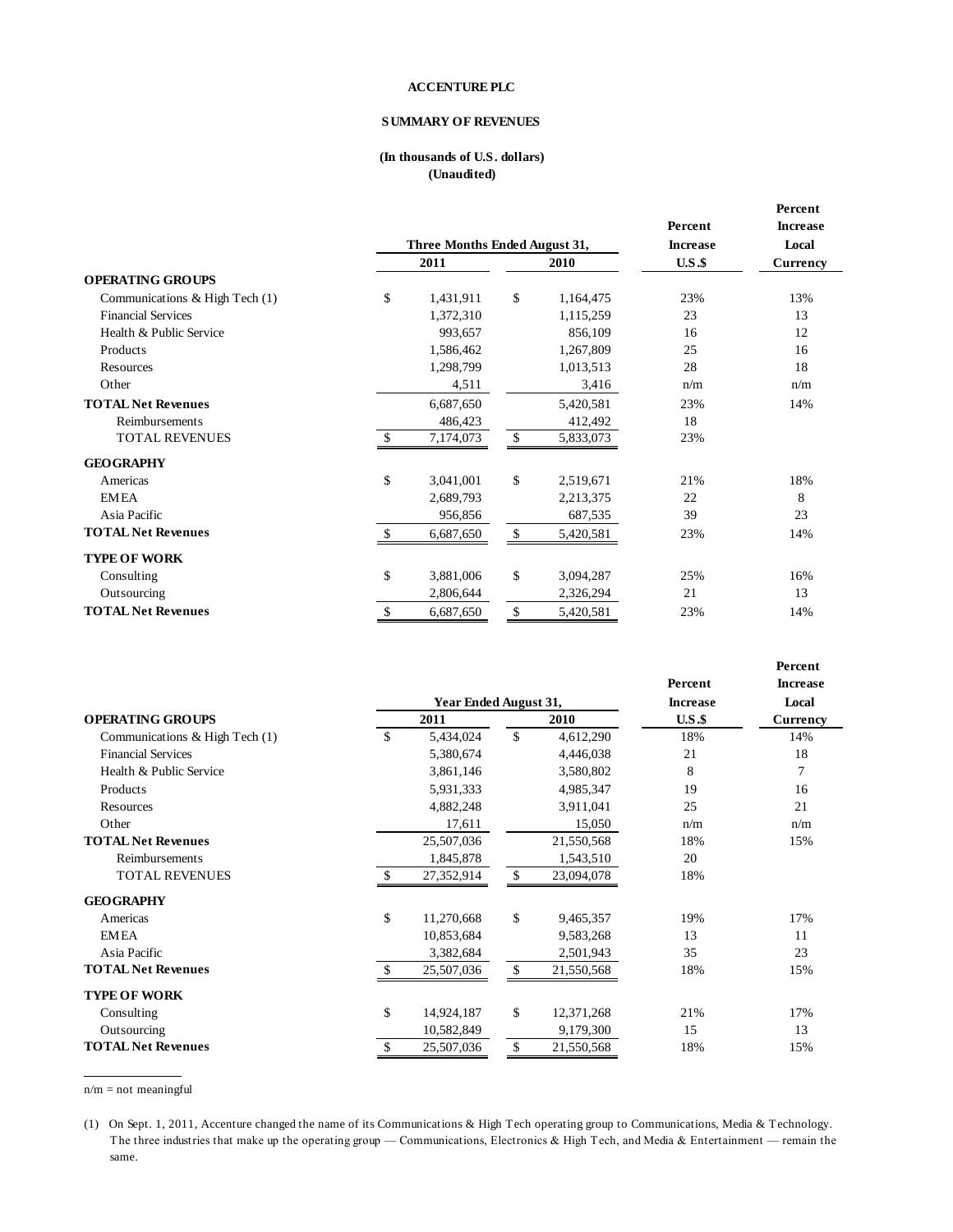#### **OPERATING INCOME BY OPERATING GROUP (OG)**

|                                | Three Months Ended August 31, |         |               |                     |         |               |                               |         |
|--------------------------------|-------------------------------|---------|---------------|---------------------|---------|---------------|-------------------------------|---------|
|                                | 2011                          |         |               |                     | 2010    |               |                               |         |
| <b>OPERATING GROUPS</b>        | Operating<br><b>Income</b>    |         | Operating     | Operating<br>Income |         | Operating     | <b>Increase</b><br>(Decrease) |         |
|                                |                               |         | <b>Margin</b> |                     |         | <b>Margin</b> |                               |         |
|                                | æ.                            | 188,444 | 13%           | D                   | 160,598 | 14%           | \$                            | 27,846  |
| Communications & High Tech (1) |                               |         |               |                     |         |               |                               |         |
| <b>Financial Services</b>      |                               | 187,312 | 14            |                     | 191,382 | 17            |                               | (4,070) |
| Health & Public Service        |                               | 100,715 | 10            |                     | 40,219  |               |                               | 60,496  |
| Products                       |                               | 206.169 | 13            |                     | 151,129 | 12            |                               | 55,040  |
| Resources                      |                               | 239,889 | 18            |                     | 170,306 | 17            |                               | 69,583  |
| <b>Total</b>                   | \$                            | 922,529 | 13.8%         | \$                  | 713.634 | 13.2%         |                               | 208,895 |

#### **(In thousands of U.S. dollars) (Unaudited)**

|                                  | Year Ended August 31,      |           |                            |                            |           |                            |                 |         |
|----------------------------------|----------------------------|-----------|----------------------------|----------------------------|-----------|----------------------------|-----------------|---------|
|                                  | 2011                       |           |                            | 2010                       |           |                            |                 |         |
| <b>OPERATING GROUPS</b>          | Operating<br><b>Income</b> |           | Operating<br><b>Margin</b> | Operating<br><b>Income</b> |           | Operating<br><b>Margin</b> | <b>Increase</b> |         |
|                                  | \$                         | 727.761   | 13%                        | \$                         | 614,777   | 13%                        | S               | 112,984 |
| Communications & High Tech $(1)$ |                            |           |                            |                            |           |                            |                 |         |
| <b>Financial Services</b>        |                            | 898.287   | 17                         |                            | 772,499   | 17                         |                 | 125,788 |
| Health & Public Service          |                            | 318,430   | 8                          |                            | 286,510   | 8                          |                 | 31,920  |
| Products                         |                            | 679,716   | 11                         |                            | 592,152   | 12                         |                 | 87,564  |
| Resources                        |                            | 846,263   | 17                         |                            | 648,907   | 17                         |                 | 197,356 |
| <b>Total</b>                     | \$                         | 3,470,457 | 13.6%                      | \$                         | 2,914,845 | 13.5%                      |                 | 555,612 |

(1) On Sept. 1, 2011, Accenture changed the name of its Communications & High Tech operating group to Communications, Media & Technology. Total S. 3,470,457 13.6% S. 2,914,845 13.5% S. 555,612<br>(1) On Sept. 1, 2011, Accenture changed the name of its Communications & High Tech operating group to Communications, Media & Technology.<br>The three industries that mak same.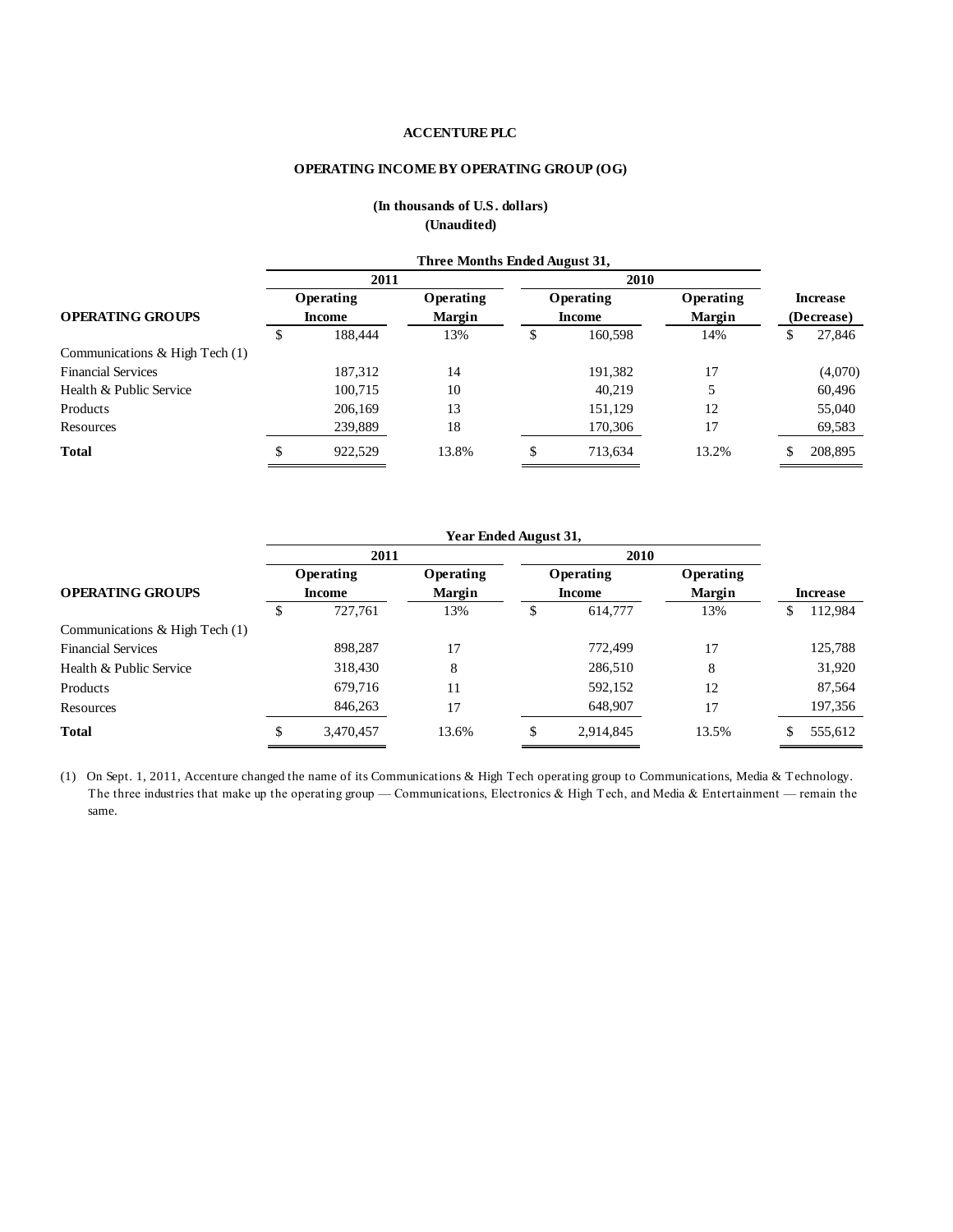### **CONSOLIDATED BALANCE SHEETS**

#### **(In thousands of U.S. dollars)**

| (Unaudited)<br><b>ASSETS</b><br><b>CURRENT ASSETS:</b><br>\$<br>Cash and cash equivalents<br>5,701,078<br>\$<br>4,838,292<br>Short-term investments<br>4,929<br>2,987<br>Receivables from clients, net<br>3,236,059<br>2,534,598<br>Unbilled services, net<br>1,385,733<br>1,127,827<br>Other current assets<br>1,143,384<br>1,059,921<br>Total current assets<br>11,471,183<br>9,563,625<br><b>NON-CURRENT ASSETS:</b><br>Unbilled services, net<br>49,192<br>54,310<br>Investments<br>40,365<br>41,023<br>Property and equipment, net<br>785,231<br>659,569<br>Other non-current assets<br>3,385,539<br>2,516,726 |
|---------------------------------------------------------------------------------------------------------------------------------------------------------------------------------------------------------------------------------------------------------------------------------------------------------------------------------------------------------------------------------------------------------------------------------------------------------------------------------------------------------------------------------------------------------------------------------------------------------------------|
|                                                                                                                                                                                                                                                                                                                                                                                                                                                                                                                                                                                                                     |
|                                                                                                                                                                                                                                                                                                                                                                                                                                                                                                                                                                                                                     |
|                                                                                                                                                                                                                                                                                                                                                                                                                                                                                                                                                                                                                     |
|                                                                                                                                                                                                                                                                                                                                                                                                                                                                                                                                                                                                                     |
|                                                                                                                                                                                                                                                                                                                                                                                                                                                                                                                                                                                                                     |
|                                                                                                                                                                                                                                                                                                                                                                                                                                                                                                                                                                                                                     |
|                                                                                                                                                                                                                                                                                                                                                                                                                                                                                                                                                                                                                     |
|                                                                                                                                                                                                                                                                                                                                                                                                                                                                                                                                                                                                                     |
|                                                                                                                                                                                                                                                                                                                                                                                                                                                                                                                                                                                                                     |
|                                                                                                                                                                                                                                                                                                                                                                                                                                                                                                                                                                                                                     |
|                                                                                                                                                                                                                                                                                                                                                                                                                                                                                                                                                                                                                     |
|                                                                                                                                                                                                                                                                                                                                                                                                                                                                                                                                                                                                                     |
|                                                                                                                                                                                                                                                                                                                                                                                                                                                                                                                                                                                                                     |
|                                                                                                                                                                                                                                                                                                                                                                                                                                                                                                                                                                                                                     |
|                                                                                                                                                                                                                                                                                                                                                                                                                                                                                                                                                                                                                     |
|                                                                                                                                                                                                                                                                                                                                                                                                                                                                                                                                                                                                                     |
| Total non-current assets<br>4,260,327<br>3,271,628                                                                                                                                                                                                                                                                                                                                                                                                                                                                                                                                                                  |
| <b>TOTAL ASSETS</b><br>15,731,510<br>12,835,253<br>S.<br>\$.                                                                                                                                                                                                                                                                                                                                                                                                                                                                                                                                                        |
| <b>LIABILITIES AND SHAREHOLDERS' EQUITY</b>                                                                                                                                                                                                                                                                                                                                                                                                                                                                                                                                                                         |
| <b>CURRENT LIABILITIES:</b>                                                                                                                                                                                                                                                                                                                                                                                                                                                                                                                                                                                         |
| Current portion of long-term debt and bank borrowings<br>\$<br>\$<br>143<br>4,419                                                                                                                                                                                                                                                                                                                                                                                                                                                                                                                                   |
| Accounts payable<br>885,328<br>949,250                                                                                                                                                                                                                                                                                                                                                                                                                                                                                                                                                                              |
| Deferred revenues<br>2,219,270<br>1,772,833                                                                                                                                                                                                                                                                                                                                                                                                                                                                                                                                                                         |
| Accrued payroll and related benefits<br>3,259,252<br>2,683,492                                                                                                                                                                                                                                                                                                                                                                                                                                                                                                                                                      |
| Other accrued liabilities<br>1,474,398<br>1,225,808                                                                                                                                                                                                                                                                                                                                                                                                                                                                                                                                                                 |
| Total current liabilities<br>7,906,589<br>6,567,604                                                                                                                                                                                                                                                                                                                                                                                                                                                                                                                                                                 |
|                                                                                                                                                                                                                                                                                                                                                                                                                                                                                                                                                                                                                     |
| <b>NON-CURRENT LIABILITIES:</b>                                                                                                                                                                                                                                                                                                                                                                                                                                                                                                                                                                                     |
| Long-term debt<br>1,445                                                                                                                                                                                                                                                                                                                                                                                                                                                                                                                                                                                             |
| Other non-current liabilities<br>2,991,481<br>3,474,049                                                                                                                                                                                                                                                                                                                                                                                                                                                                                                                                                             |
| Total non-current liabilities<br>3,474,049<br>2,992,926                                                                                                                                                                                                                                                                                                                                                                                                                                                                                                                                                             |
| TOTAL ACCENTURE PLC SHAREHOLDERS' EQUITY<br>3,878,951<br>2,835,746                                                                                                                                                                                                                                                                                                                                                                                                                                                                                                                                                  |
| NONCONTROLLING INTERESTS<br>471,921<br>438,977                                                                                                                                                                                                                                                                                                                                                                                                                                                                                                                                                                      |
| TOTAL SHAREHOLDERS' EQUITY<br>4,350,872<br>3,274,723                                                                                                                                                                                                                                                                                                                                                                                                                                                                                                                                                                |
| TOTAL LIABILITIES AND SHAREHOLDERS' EQUITY<br>15,731,510<br>\$<br>12,835,253<br>\$                                                                                                                                                                                                                                                                                                                                                                                                                                                                                                                                  |